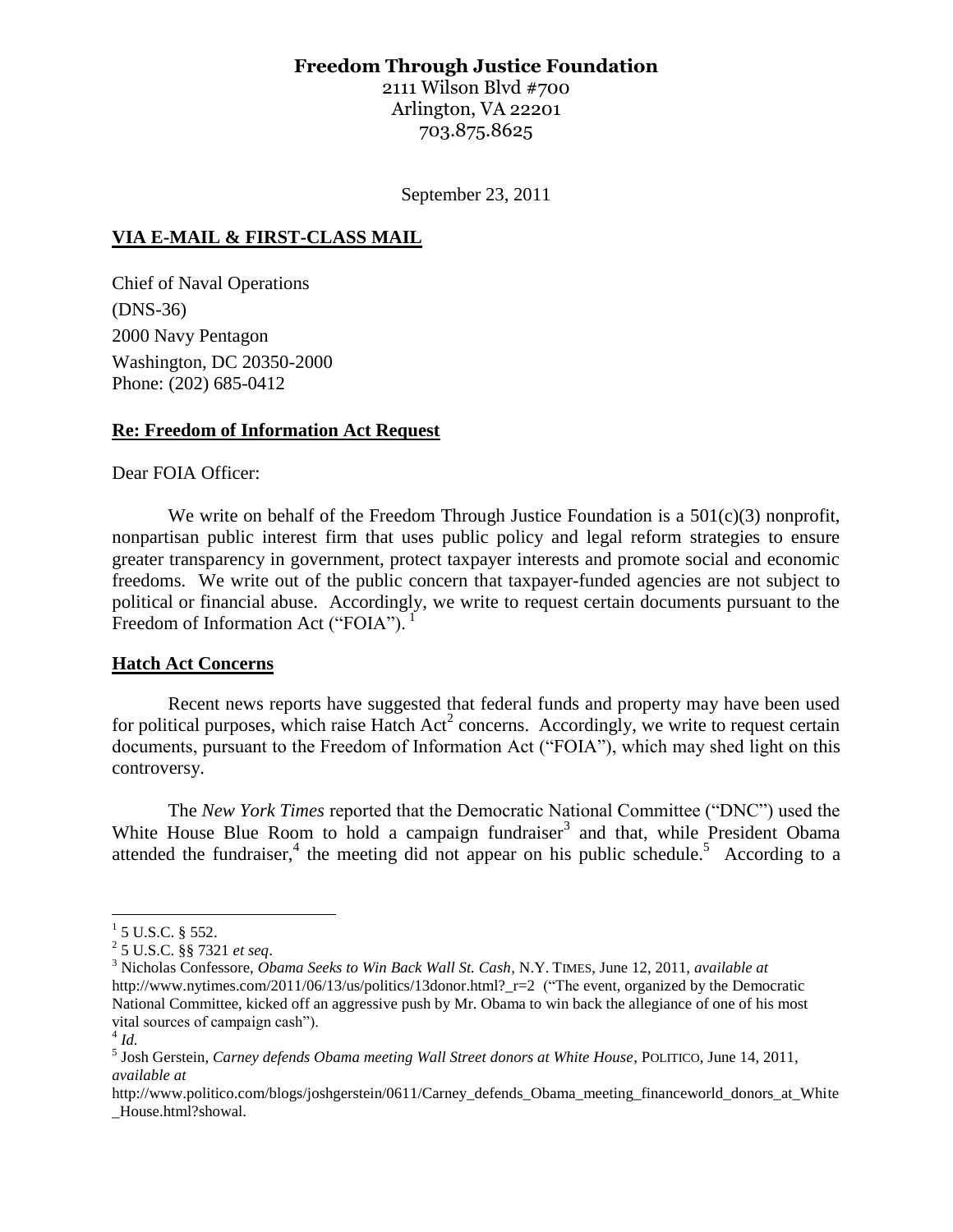September 23, 2011 Page 2

 $\overline{a}$ 

Politico report, all thirty guests were donors to President Obama's 2008 campaign.<sup>6</sup> Further, according to a *New York Times* article, the DNC organized and sponsored the event.<sup>7</sup> The reports of the DNC meeting at the White House spurred congressional investigations, led by the Committee on Oversight and Government Reform at the U.S. House of Representatives.<sup>8</sup> Committee Chairman Darrell Issa noted that the meeting's non-appearance on the President's calendar "call[ed] into question its official nature."<sup>9</sup> According to one anonymous attendee, "It was policy-focused, but everyone knew why they were there."<sup>10</sup>

So we can better understand these underlying issues, please produce records responsive to the following, limited to the time period of January 1, 2009, to present:

- 1. All documents referring or relating to food preparation for the March 7, "Blue Room Event" including any records related to the cost, number of attendees, and authorization of the catering budget.
- 2. All documents referring or relating to communications between the West Wing cafeteria staff and any person from the Democratic National Committee including, but not limited to, communications about the March  $7<sup>th</sup>$  event and any other event sponsored, officially or unofficially by the Democratic National Committee.
	- a. This includes specifically any communications between cafeteria or management staff and users with "@democrats.org", "@dccc.org" or "@dscc.org" e-mail addresses.

# **Freedom Through Justice Qualifies Under the Non-Commercial Fee Category**

The Freedom Through Justice Foundation requests a waiver of both search and duplication fees pursuant to 5 U.S.C. § 552(a)(4)(A)(ii)(II) and 5 U.S.C. § 552(a)(4)(A)(iii). The Freedom Through Justice Foundation is a  $501(c)(3)$ , not-for-profit, representative of the news media and has no commercial purpose in requesting information. Freedom Through Justice has no commercial, trade or profit interests and is organized and operated to publish or broadcast news to the general public. Freedom Through Justice will use its editorial skills to turn raw materials into a distinct work.

<sup>6</sup> Josh Gerstein, *All at DNC Blue Room meeting with Obama were donors*, POLITICO, June 26, 2011, *available at* http://www.politico.com/blogs/joshgerstein/0611/All\_at\_DNC\_Blue\_Room\_meeting\_with\_Obama\_were\_donors.ht ml

<sup>7</sup> Nicolas Confessore, *Obama Seeks to Win Back Wall St. Crash*, N.Y. Times, June 12, 2011 *available at* http://www.nytimes.com/2011/06/13/us/politics/13donor.html.

<sup>8</sup> *See*, *e.g.*, Josh Gerstein and Jake Sherman, *Issa seeks DNC records of White House meeting*, POLITICO, July 13,

<sup>2011,</sup> *available at* http://www.politico.com/news/stories/0711/58908.html.

<sup>9</sup> Letter from Chairman Darrell Issa to Kathryn Ruemmler, July 11, 2011, *available at* http://www.politico.com/static/PPM153\_camp.html

<sup>10</sup> Josh Gerstein, *Donor meeting at White House draws fire*, POLITICO, June 20, 2011, *available at* http://www.politico.com/news/stories/0611/57389\_Page2.html#ixzz1XyAgzFrm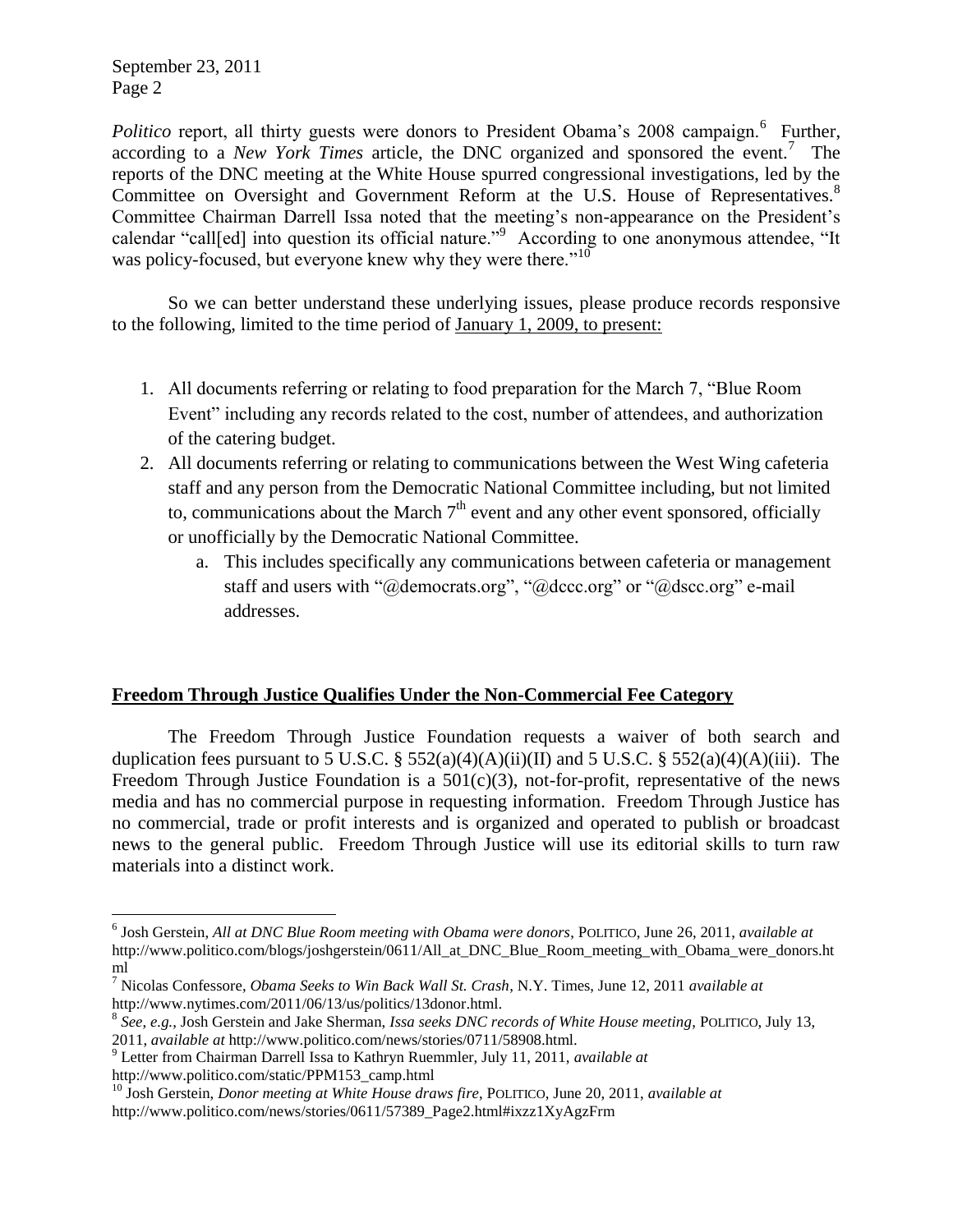$\overline{a}$ 

# **Freedom Through Justice Is Entitled to a Complete Waiver of Fees**

Freedom Through Justice requests a waiver of fees as a representative of the news media under 5 U.S.C. § 552(a)(4)(A)(ii)(II). The disclosure of the requested information is likely to contribute significantly to public understanding of the operations and activities of the government and is not primarily in the commercial interest of the requester pursuant to 5 U.S.C. § 552(a)(4)(A)(iii). *See, e.g.*, *Carney v. U.S. Dep't of Justice*, 19 F.3d 807, 814 n.3 (2d Cir. 1994); *Prison Legal News v. Lappin*, 436 F. Supp. 2d 17, 27 n.5 (D.D.C. 2006).

The subject matter of the requested records specifically concerns identifiable "operations or activities of the government." The disclosable portions of the requested information will be meaningfully informative in relation to this request. This disclosure will contribute to the understanding of the public at large, as opposed to the individual understanding of the requester or a narrow segment of interested persons. Freedom Through Justice has a dynamic and diverse staff whose range of expertise includes a combined 15 years of government oversight, investigative reporting, and federal public interest litigation experience.

# **Production of Documents and Contact Information**

We call your attention to President Obama's January 21, 2009 Memorandum concerning the Freedom of Information Act, in which he states:

All agencies should adopt a presumption in favor of disclosure, in order to renew their commitment to the principles embodied in FOIA. . . . The presumption of disclosure should be applied to all decisions involving FOIA.<sup>11</sup>

If any responsive record or portion thereof is claimed to be exempt from production under FOIA, please provide sufficient identifying information with respect to each allegedly exempt record or portion thereof to allow us to assess the propriety of the claimed exemption. *Vaughn v. Rosen*, 484 F.2d 820 (D.C. Cir. 1973), *cert. denied*, 415 U.S. 977 (1974). In addition, any reasonably segregable portion of a responsive record must be provided, after redaction of any allegedly exempt material. 5 U.S.C. § 552(b).

In an effort to facilitate record production within the statutory time limit, the Freedom Through Justice Foundation prefers to accept documents in electronic format (e.g. e-mail, .pdfs). When necessary, the Freedom Through Justice Foundation will accept the "rolling production" of documents.

If you do not understand this request or any portion thereof, or if you feel you require clarification of this request or any portion thereof, please contact us immediately via J. Keith Gates (Keith.Gates@ftjfoundation.org) or Tyler Martinez (Tyler.Martinez@ftjfoundation.org) or

<sup>&</sup>lt;sup>11</sup> PRESIDENT BARACK OBAMA, *Memorandum for the Heads of Executive Departments and Agencies, Subject: Freedom of Information Act*, Jan. 21, 2009, *available at* http://www.whitehouse.gov/the-press-office/freedominformation-act .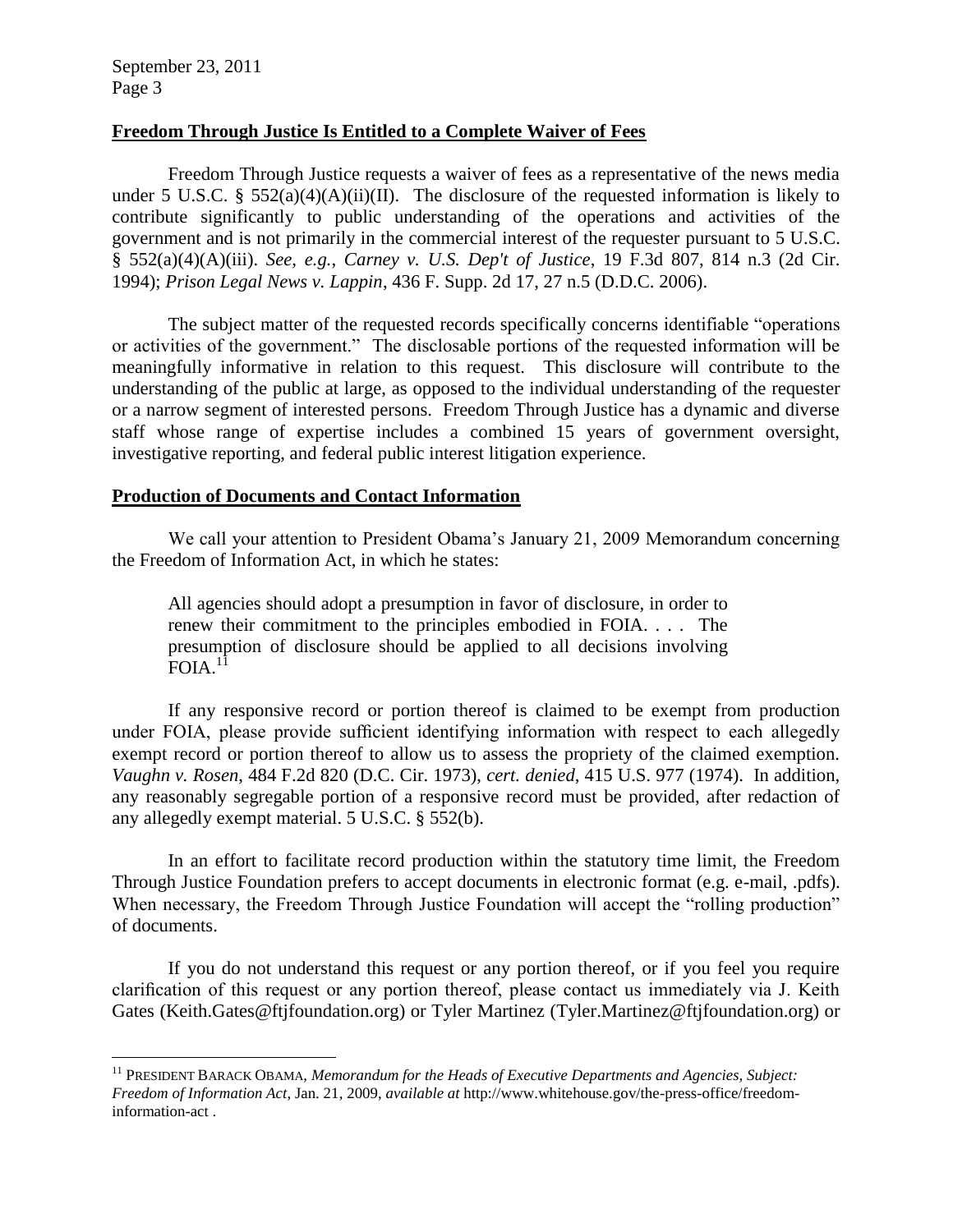September 23, 2011 Page 4

at 703-875-8625. We look forward to receiving the requested documents and a waiver of both search and duplication costs within twenty (20) business days. Thank you for your cooperation.

Sincerely,

Daniel Epstein Executive Director Freedom Through Justice Foundation

Encl. "Responding to Records Requests" and "Definitions" for the purposes of this request.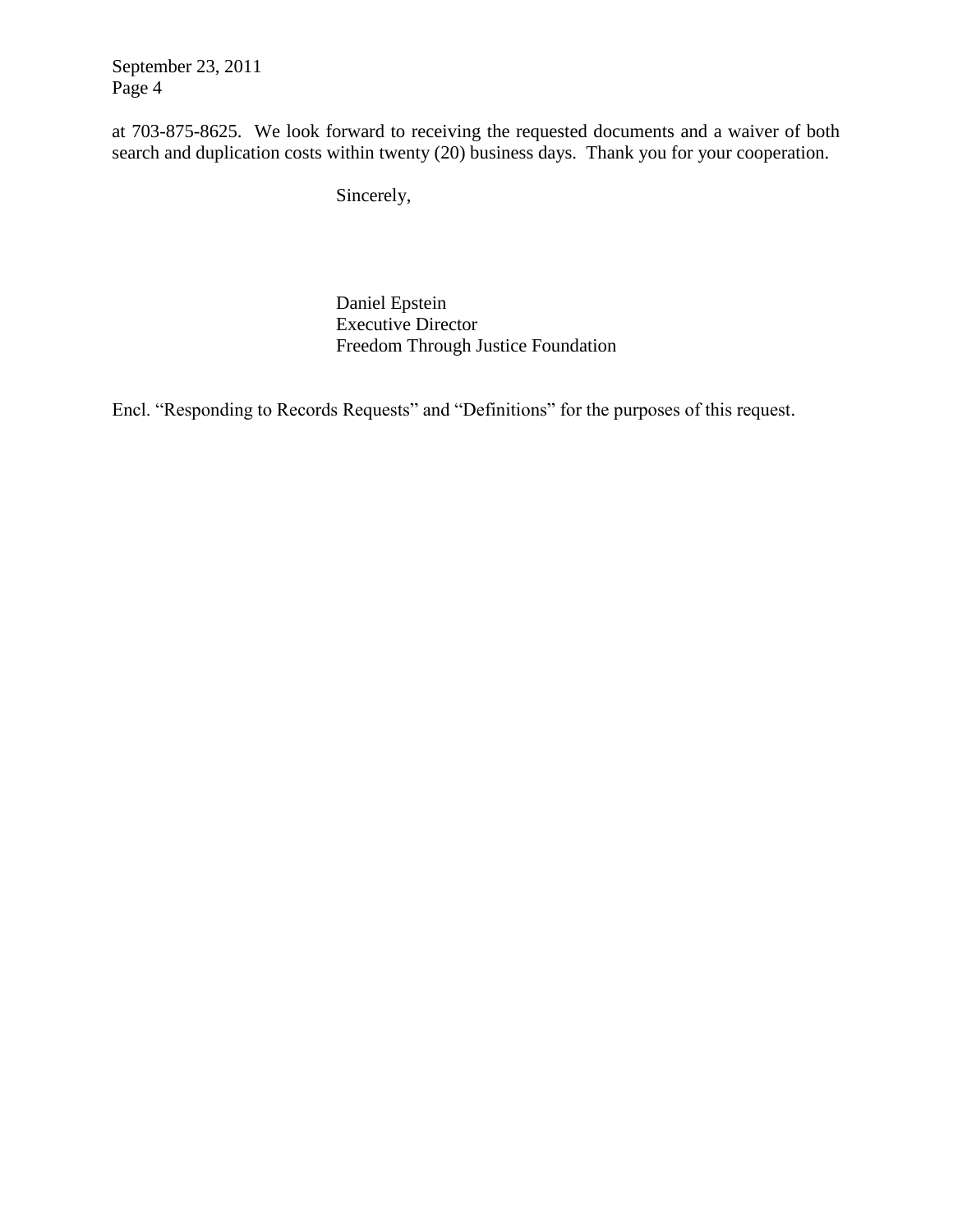# **Responding to Document Requests**

- 1. In complying with this request, you should produce all responsive documents that are in your possession, custody, or control, whether held by you or your past or present agents, employees, and representatives acting on your behalf. You should also produce documents that you have a legal right to obtain, that you have a right to copy or to which you have: access, as well as documents that you have placed in the temporary possession, custody, or control of any third party. Requested records, documents, data or information should not be destroyed, modified, removed, transferred or otherwise made inaccessible to the Freedom Through Justice Foundation.
- 2. In the event that any entity, organization or individual denoted in this request has been, or is also known by any other name than that herein denoted, the request shall be read also to include that alternative identification.
- 3. The Freedom Through Justice Foundation's preference is to receive documents in electronic form (i.e., CD, memory stick, or thumb drive) in lieu of paper productions.
- 4. When you produce documents, you should identify the paragraph in the Freedom Through Justice Foundation's request to which the documents respond.
- 5. It shall not be a basis for refusal to produce documents that any other person or entity also possesses non-identical or identical copies of the same documents.
- 6. If any of the requested information is only reasonably available in machine-readable form (such as on a computer server, hard drive, or computer backup tape), you should consult with the Freedom Through Justice Foundation staff to determine the appropriate format in which to produce the information.
- 7. If compliance with the request cannot be made in full, compliance shall be made to the extent possible and shall include an explanation of why full compliance is not possible.
- 8. In the event that a document is withheld on the basis of privilege, provide a privilege log containing the following information concerning any such document: (a) the privilege asserted; (b) the type of document; (c) the general subject matter; (d) the date, author and addressee; and (e) the relationship of the author and addressee to each other.
- 9. If any document responsive to this request was, but no longer is, in your possession, custody, or control, identify the document (stating its date, author, subject and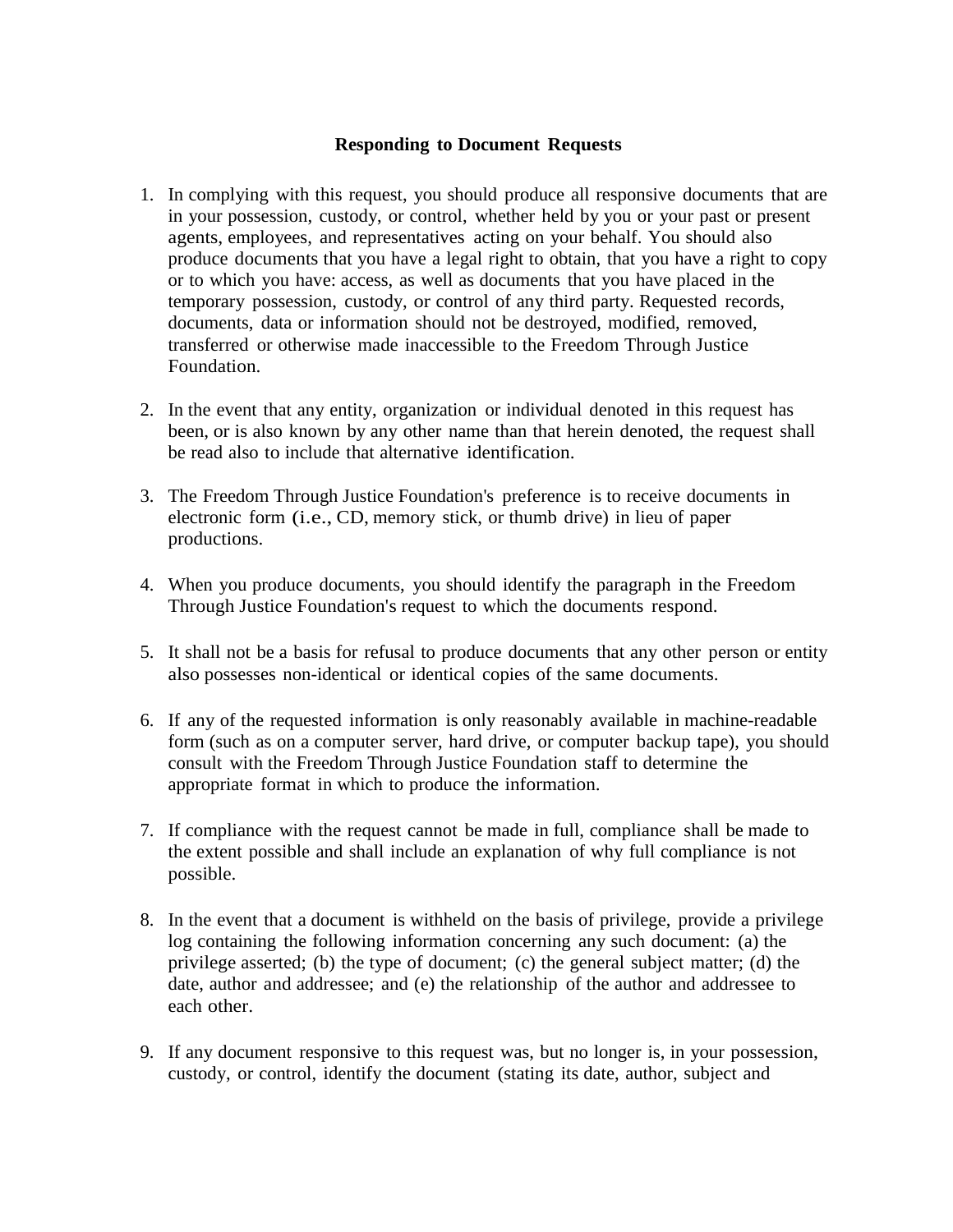recipients) and explain the circumstances under which the document ceased to be in your possession, custody, or control.

- 10. If a date or other descriptive detail set forth in this request referring to a document is inaccurate, but the actual date or other descriptive detail is known to you or is otherwise apparent from the context of the request, you should produce all documents which would be responsive as if the date or other descriptive detail were correct.
- 11. The time period covered by this request is included in the attached request. To the extent a time period is not specified, produce relevant documents from January 1, 2009 to the present.
- 12. This request is continuing in nature and applies to any newly-discovered information. Any record, document, compilation of data or information, not produced because it has not been located or discovered by the return date, shall be produced immediately upon subsequent location or discovery.
- 13. All documents shall be Bates-stamped sequentially and produced sequentially.

#### **Definitions**

- 1. The term "document" means any written, recorded, or graphic matter of any nature whatsoever regardless of how recorded, and whether original or copy, including, but not limited to, the following: memoranda, reports, expense reports, books, manuals, instructions, financial reports, working papers, records, notes, letters, notices, confirmation, telegrams, receipts, appraisals, pamphlets, magazines, newspapers, prospectuses, inter-office and intra-office communications, electronic mail (e-mail), contracts, cables, notations of any type of conversation, telephone call, meeting or other communication, bulletins, printed matter, computer printouts, teletypes, invoices, transcripts, diaries, analyses, returns, summaries, minutes, bills, accounts, estimates, projections, comparisons, messages, correspondence, press releases, circulars, financial statements, reviews, opinions, offers, studies and investigations, questionnaires and surveys, and work sheets (and all drafts, preliminary versions, alterations, modifications, revisions, changes, and amendments of any of the foregoing, as well as any attachments or appendices thereto), and graphic or oral records or representations of any kind (including without limitation, photographs, charts, graphs, microfiche, microfilm, videotape, recordings and motion pictures), and electronic, mechanical, and electric records or representations of any kind (including, without limitation, tapes, cassettes, disks, and recordings) and other written, printed, typed, or other graphic or recorded matter of any kind or nature, however produced or reproduced, and whether preserved in writing, film, tape, disk, videotape or otherwise. A document bearing any notation not a part of the original text is to be considered a separate document. A draft or non-identical copy is a separate document within the meaning of this term.
- 2. The term "communication" means each manner or means of disclosure or exchange of information, regardless of means utilized, whether oral, electronic, by document or